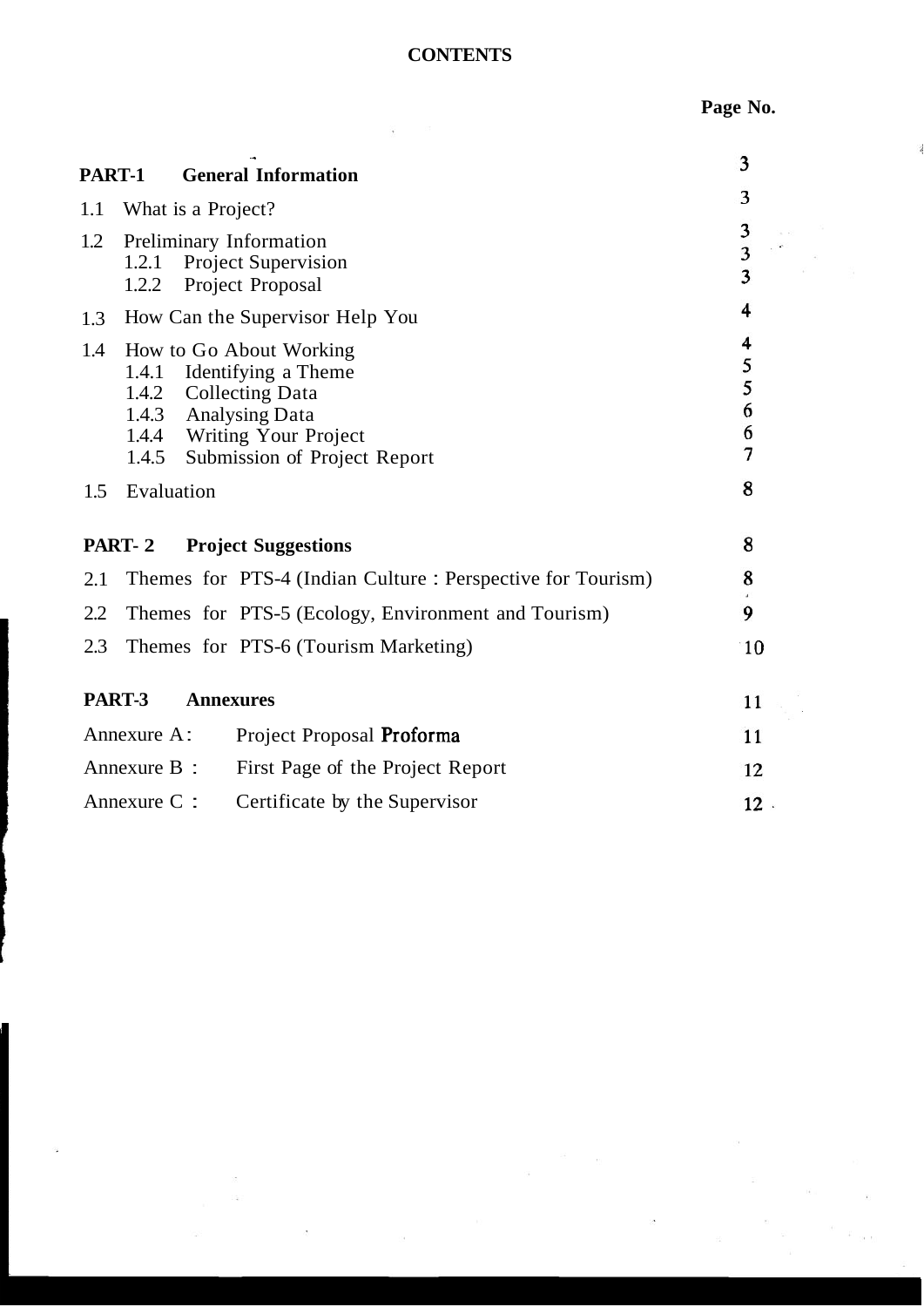**October, 2010 (Reprint)** 

**Olndira Gandhi National Open University, 2007** 

*AN rights reserved No part of this work may be reproduced in any form, by mimeograph or any other means,* without permission in writing from the Indira Gandhi National Open University.

*Further information on the Indira Gandhi National Open University courses may be obtained from the University's Ofice at Maidan Garhi, New Delhi-110068.* 

**Printed and Published on behalf of Indira Candhi National Open University New Delhi by Registrar, MPDD, ICNOU, New Delhl.** 

**Printed at** : **Educational Stores** :- **S-5, Bulandshahar Road Industrial Area, Ghaziabad (U.P.). Phone** : **0120- 4109807**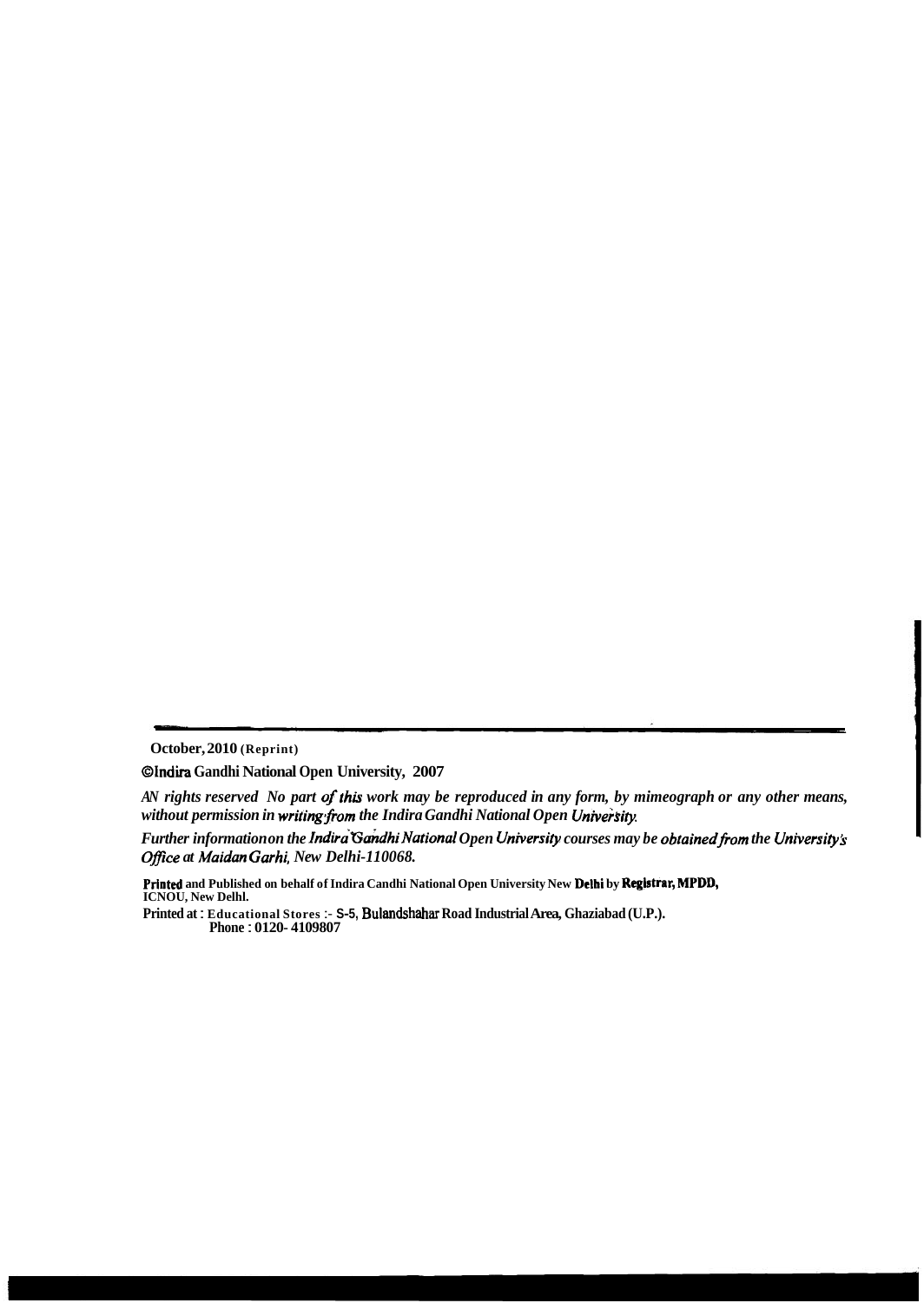# **PROJECT GUIDE IN TOURISM STUDIES** .

## **PART-1: GENERAL INFORMATION**

This guide has been prepared to assist you in your Project Work and to familiarise you with its various aspects. You are advised to go through the guide before you begin work on the Project. The first part of the booklet provides general guidelines; the second part suggests broad themes from which you may identify your area of work; and the third part consists of **annexures** which give you a format in which to supply basic information about the Project.

### **1.1 WHAT IS A PROJECT**

A Project is a preliminary form of research. It is an independent investigation. It is very largely your own work and is to be pursued by you all the way from the inception till completion. The purpose of the Project Work is to enable you to gain practical experience. Through the Project you will be expected to put into practice all that you have learnt about that particular theme during your course work in the concerned Elective i.e. TS-4, TS-5 and TS-6. It is a way of applying the knowledge gained through the course to specific situations in Tourism.

Your Project Work constitutes four credits. This means that you are expected to spend about 120 study hours in completing your project work. Award of the **diploma/degree** is subject to a successful completion of your Project. To be able to successfully complete the **diploma/degree** you must secure a minimum of 40% of marks (Grade D). We would prefer to receive a **typed and bound copy of your Project Work. If, however, you find it difficult to get it typed, make sure that your work is neatly and legibly hand-written on one side of the page only.** The format of the front page is given in Annexure B. The length of your Project Work may be between,4000 **to** 5000 **words.** Keep both these things (expected study hours and the expected length of your work) in mind while choosing the Project theme. The idea is that you should be able to say all that you want to within this word limit. **You are free to write your Project in English or Hindi.** 

### **1.2 PRELIMINARY INFORMATION**

Ideally the Project Work should start soon after you enroll for your **diploma/degree**. You are going to receive guidance from your supervisor in the Project Work. Your supervisor is familiar with the, skills of working on such Projects.

### **1.2.1 Project Supervision**

Your Project shall be guided by a supervisor recognised by the Indira Gandhi National Open University. All **counsellors are recognised as supervisors for Project. A** list of supervisors is available with the Coordinator of your Study Centre. Once you have selected a broad area for your study, please contact your Coordinator who will assign a supervisor to you, suited to your study.

The next step is to get in touch with your supervisor and prepare a Project Proposal.

### **1.2.2 Project Proposal** .

After identifying the area of study and a proper theme, you should prepare a Project Proposal/Synopsis in not more than 400 words. Your Proposal is essentially a description of **what** you propose to do and **how** you intend to go about it. In your Proposal, you should outline the **objectives of your study,** mention the **kind of data** that **is**  available and state a work plan that you propose to follow. Proposal should also inciide the **issues-y8u are** going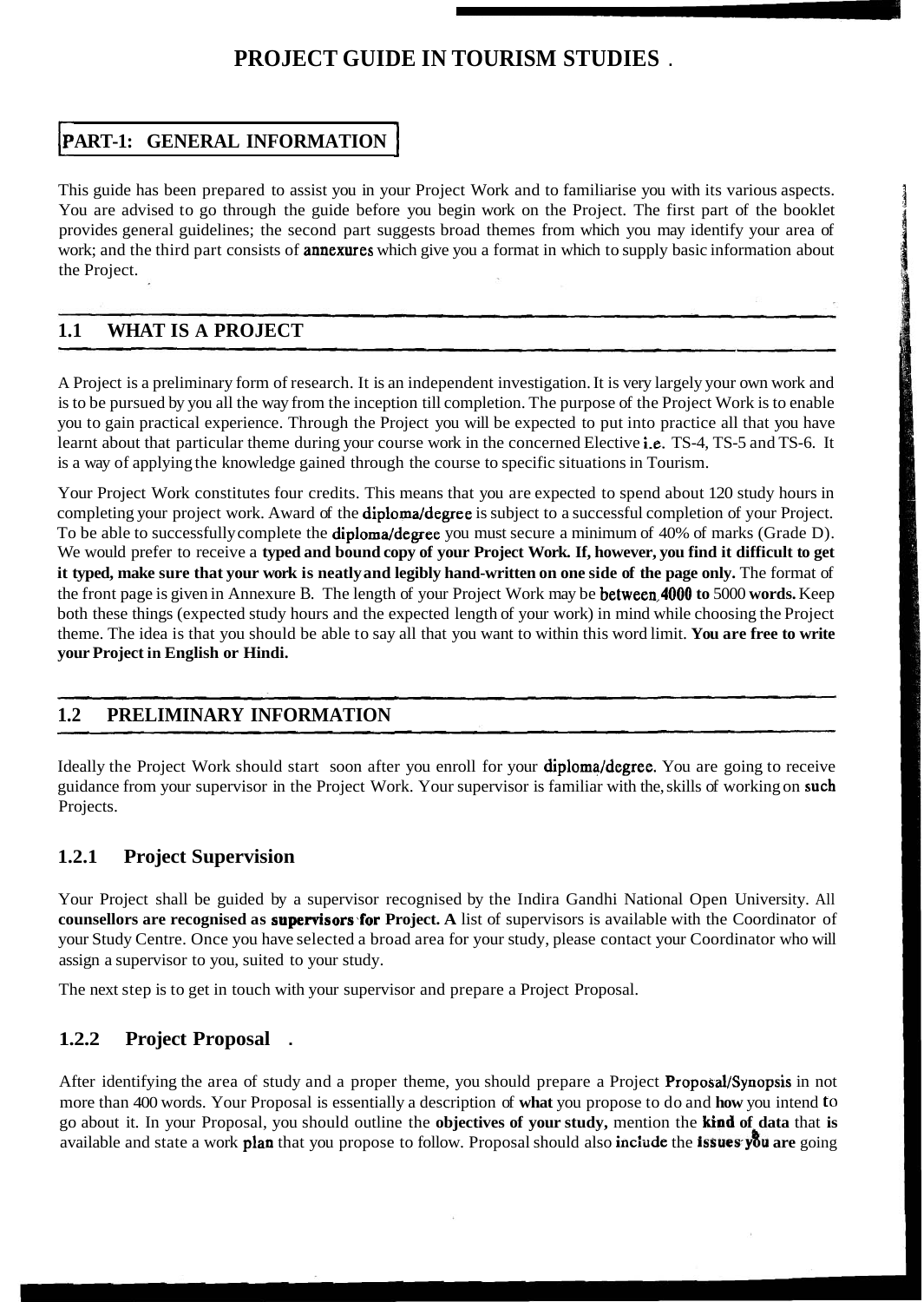to raise while conducting your work. You may also discuss your Project Proposal, with your friends and colleagues, your counsellor and any experts in that field that you know about.

You should choose a theme which is to your liking and one which should sustain your interest.

It is very important that you are familiar with the geographical area you wish to base your theme on. It should also be accessible to you. Generally it is a good idea to choose a surrounding which is close by, or within your travelling range. It is a good thing to be close to one's sources.

Prepare two copies of your Proposal (preferably typed), obtain the approval of your supervisor on the format given in Annexure A and send one copy on the following address :

> Programme Coordinator (Tourism Studies), School of Social Sciences, Block 5, Indira Gandhi National Open University, Maidan Garhi, New Delhi - 110 068

Remember to :

Social Armental Ville

- Keep a copy of the Proposal with you because we shall not send your copy back.
- Ensure that your Proposal is accompanied by a letter of approval by your supervisor.
- Send your Proposal through Registered Post only, so that it reaches us for sure.
- Do not change your topic or even its wording after you have sent the Proposal to us. In other words, the topic of your Project Work should be the same as in your Proposal.
- Put the name and code of your course from which you have chosen your Project, your enrolment number, the name of your Study Centre and the Regional Centre on the first page. In other words, fill the proforma given in Annexure A very carefully.
- **0** Do not wait for our approval of the Project Proposal. The approval of the Supervisor is final.

Now is the time for you to start working actively on your Project. In the next section, we give you an idea about the kind of help that you can expect from the IGNOU. - --- - -

# **1.3 HOW CAN THE SUPERVISOR HELP YOU**

The supervisor will :

- acquaint you with such local groups and agencies as may be relevant to your work;
- **0** give you letters of authorization which would enable you to make enquiry and investigations in different offices pertaining to your work;
- make accessible to you the library at the study centre for consultation purposes; and
- advise you, to the best of his/her efforts, about your theme, location of your data and general work plan.

# 1.4 **HOW TO GO ABOUT WORKING?**

This is an application oriented course and should ideally be pursued at four different levels. Each level is equally important and requires you to devote sufficient attention to it. The proportion of time spent at each level, however, may vary depending on the nature of your theme.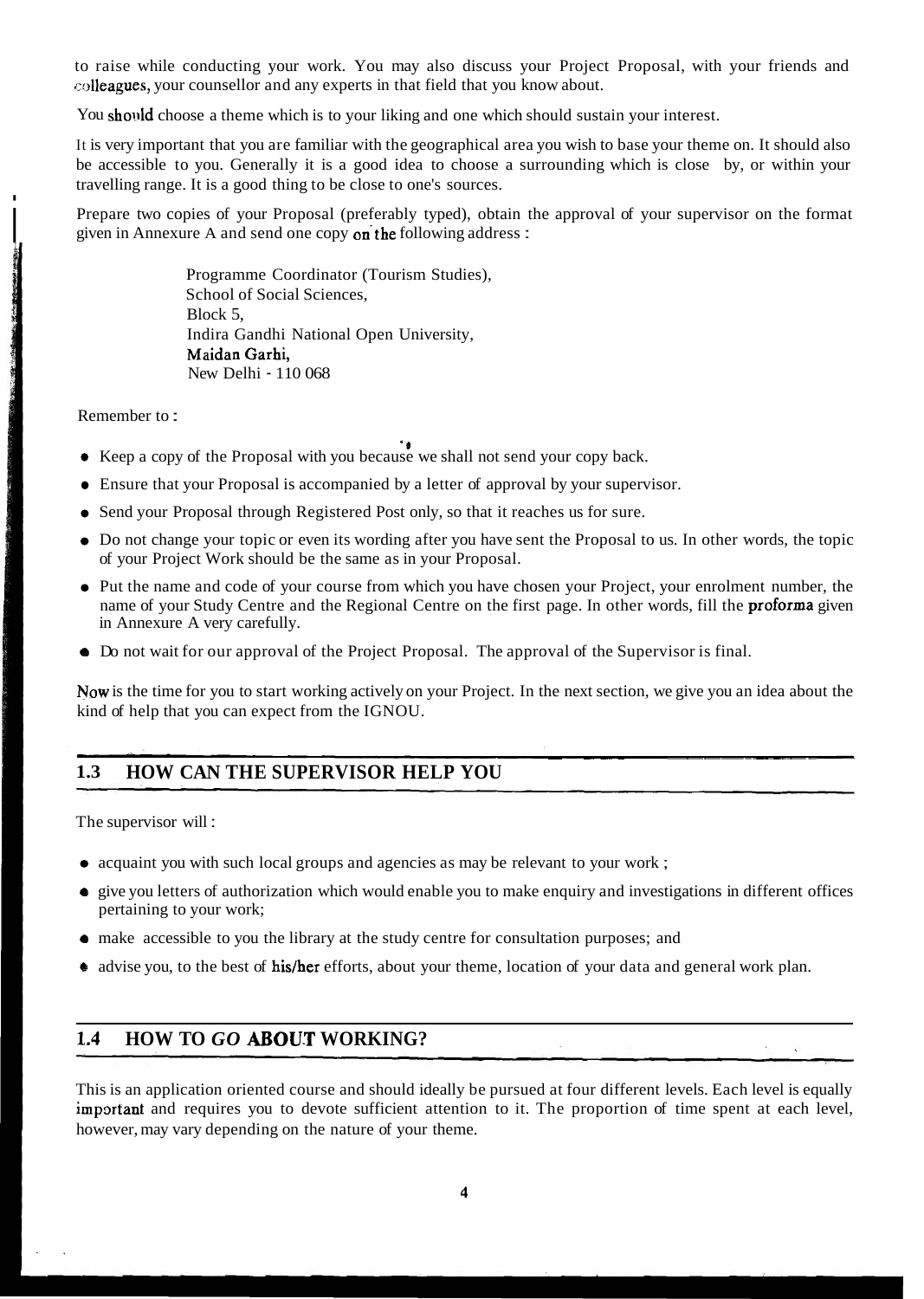#### **1.4.1 Identifying a Theme**

Do not hurry up with the theme/topic selection lest you regret it later. What specific methodology you are going to adopt will depend on the theme you select.

You are expected to select your theme from the courses you have done for your diploma/degree. Some of the themes that you can choose your **topic** from are given in part 2 of this guide. For example:

- $\bullet$  In case you have offered the course on Indian Culture : Perspective for Tourism (PTS-4), you could take up a study of the old monuments in your area and local attitudes towards them, or local crafts, theatre groups, folk music, patterns of urbanization in your town, impact of cinema on local culture etc.. It should be clear that a Project on a theme related to culture and attitudes will require, apart from general readings and library work, skills of observation and a constant interaction with'the people in the form of group meetings, interviews, questionnaires etc.
- If you have offered the course on **Etology, Environment and Tourism (PTS-5)**, you can pick up as your Project theme a documentation of the flora and fauna of your region, or on sources of water, or on levels and sources of pollution in your town. These projects would require skills of observation and documentation. On the other hand you could pick up issues pertaining to your environment, environmental consciousness among different social groups, attitude of the media towards environment related issues or the impact of the environmental degradation on the human population of your town. As you can perhaps see for yourself, work of this kind will involve library work, surveys and interviews etc.
- Similarly, if you have offered the course on **Tourism Marketing (PTS-6)**, you could observe and comment upon the management and functioning of a tourist agency, or the problems involved in the running of a hotel or a restaurant, or on general issues related to the presence of outside tourists in your area, or a general profile of the tourists coming to your town.

In short, the identification of your theme is directly linked to:

- **b**
- your inclination towards particular area of study; and
- your working aptitude in pursuing that Project.

After identifying the area of your interest, you should discuss it with your supervisor and decide the topic you want to work upon. Now prepare a Proposal about which you have already learnt in Sub-section 1.2.2. We would, however, like to emphasize here that preparing a Proposal is a very important stage in your Project Work. Therefore, do not get unnecessarily worried if you find that this stage has taken up a longer time than originally scheduled.

### **1.4.2 Collecting Data**

Collecting data, please remember, is the most important stage of your Project Work since it provides all the sources that you will eventually need while writing your Project.

Data collection begins after your topic has been identified and approved by your supervisor. It is a rigorous process. The exact nature of your data collection depends on your theme. However, certain points need to be kept in mind;:

- It is always better to over collect than under collect your material. Eventually it 1s only half of it, and sometimes even less than that, which is utilised directly in your report. But every piece of information collected at this stage contributes to your knowledge of Tourism Studies. **Do not get overwhelmed by the volume of your data.** Do not, therefore, leave opportunities of data collection, or put it off for another day. You may not get the same opportunity again. Your sources, whether in the form of books, documents, sights or people may not be always available to you. '
- Some thinking ,a system screening and monitoring are crucial in data collection. Certain principles of selection and the development of a framework in which to operate, are as useful before you begin the work of data collection as they are during the process. If, for instance, you have to collect samples of response!, then do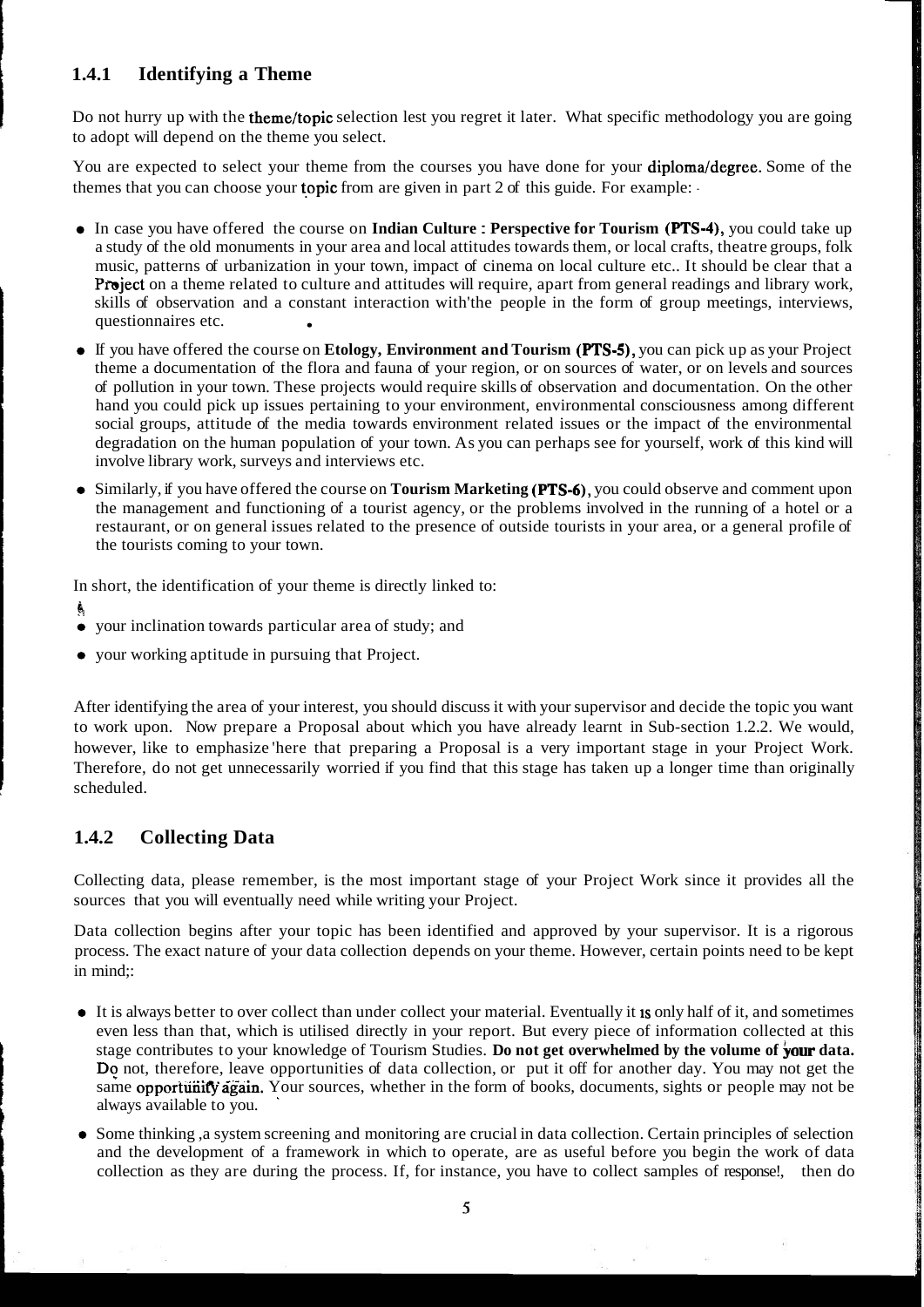spend some time in preparing your questionnaire. Consult your supervisor, speak to experts in the field and read some literature related to it. Your questionnaire should evolve out of all these. The kind of answers you get in your questionnaire will depend, to a very large extent, on the kind of questions you ask. Time spent on this exercise will save you from landing into many problems later. If you want to organize a group meeting, then selection of people, representation of cross-sections and preparation, by you, of questions, statements and interventions in the debate will be useful. Your ability to record or put down on paper various view points and arguments will enable you to store material. Remember, these group **meetings** may not always **proceed** as you plan originally. If it so happens do not get disheartened. Spontaneous and unanticipated responses are often very useful material. The important **principle** is thorough home work so that you approach your sources fully prepared and equipped, intellectually and psychologically. **3**<br> **3**Spend some time in preparing your questionnaire. Consult your supervisor, speak to experts in the<br>
read some literature related to it. Your questionnaire should evolve out of all these. The kind of ans<br>
get in your

Some important things to remember are given here :

- 
- **1** You should note the date and place etc. of the interviews taken.
- Maintaining separate files of different kinds of sources will help you later at the time of writing your report.

#### **1.4.3 Analysing Data**

Analysing data may not in all the cases exist as a separate stage. It often overlaps with the earlier and later stages. Analysis of your source material begins immediately after you have started collecting data. Analysing data requires maintaining constant interaction with your source material, developing different **ways** in which to look at your data, applying different interpretations to it and finally translating your material into a set of arguments around which your report should be written. It is while going through your material again and again that you become clear about the various aspects of the theme under investigation and the possibilities it contains. This helps you in building your argument.

Remember, your data can be in the form of written records, articles, copies of rules and regulations, impressions, recorded interviews, your own diary, observations, questionnaires, government documents, newspaper clippings, and minutes of group meetings etc.. In other words you will have access to material collected from a variety of sources. As you sort them out you will **realise** that they contain facts and information on the one hand and impressions and opinions on the other. Quite often the two may be at variance with each other, and present a very complex and somewhat self-contradictory picture of things. While retaining the complexity (that is to say not simplifying it unnecessarily) you have to avoid making your report appear contradictory. **You can do this by distinguishing facts from opinions and making sure that other people's judgements do not appear as your own.**  While scanning your data, for example, you may find that an official document on a particular monument may be very different from popular versions about the same monument. In another case, for instance, media's handling of the environmental issues may not correspond with your own discoveries in your region. In such situations you will have to record your own impressions without being dismissive or unfaithful to other versions.

#### **1.4.4 Writing your Report**

Having collected and analysed your data, it is now time for you to start writing. Needless to say you **should** first jot down your main points, then prepare a rough draft of your narrative and finally write (or type) your can write in English or Hindi.

Your narrative may contain factual presentation along with your own views/opinions/observations. You may attach with your Project Report any documents etc. which you feel will highlightlsupport your main argument. !f you have collected responses through a questionnaire as part of your data, you could attach a copy of the questionnaire as well. Use of illustrations, graphs and diagrams etc. will depend on the **nature** of your **theme.** 

Originality and clarity are two vital components of your Project. Remember, your Project is a test of your analytical capacity and skills of communication. Report writing is not just an exercise in recording your impressions and writing your story. It is also an exercise **ir.** the organisation of your ideas. Therefore, do keep the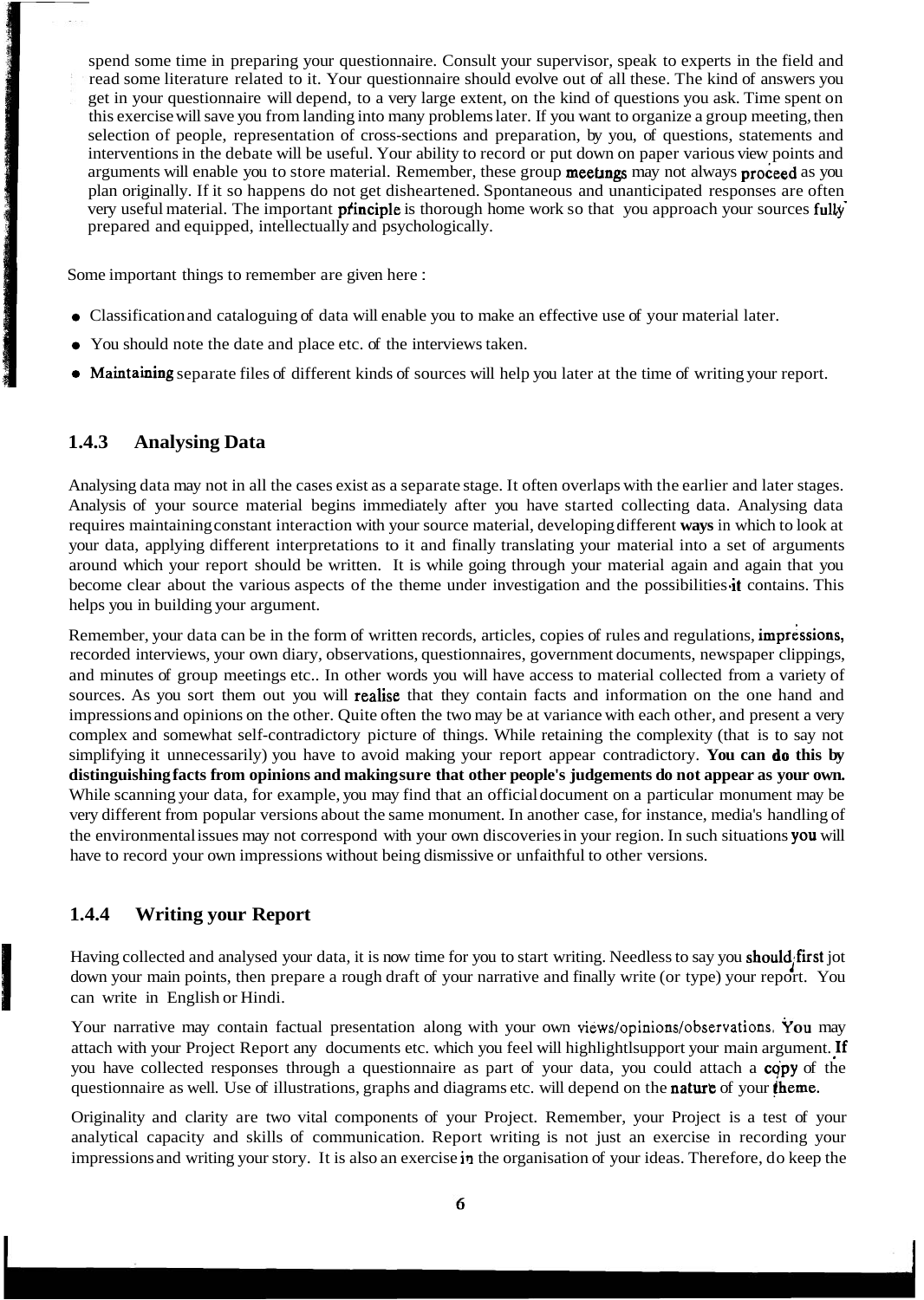following in mind while writing your report :

%.

- Divide your report into sections and sub-sections. This gives a certain coherence to your report and prevents different ideas from spilling into different places.
- A well-structured report is easily comprehensible. Aims and objectives, should therefore be stated very explicitly even if there is some some repetition.
- Writing an **introduction** is important as it gives a certain entry point to your report. Similarly a **conclusion**  helps you wind up your report and enables you to tie up various loose ends.
- Your report should not read like an assemblage of different sections but should be an integrated and structured whole. In other words you should divide your report into sections and sub-sections but make sure that they do not read like different pieces independent of each other. They should be related to each other and should form **parts** of your report.
- All your arguments should be neatly tied and logically culminated at the end of each section and again in your conclusion. At the same time the interconnections between different sections should be clearly maintained.
- You should write in your own language using simple words and short sentences as far as possible. A report written in a language not easily comprehendable often distracts the reader from the contents of the report. Treat your language a potent medium to communicate your ideas. The Project will be assessed on the strength of your methodology and ideas.

While **you should not copy from other books, articles etc.** citations are a legitimate exercise. Please observe the following instructions :

- the quotation should be relevant and the language should be that of the author.
- At the end of the quote, you should mention within the brackets, the name of the author and the title of the book alongwith the year and place of publication and the page numbers.
- $\bullet$  In case you have quoted from a newspaper/magazine/journal, give the name of the magazine/journal, the number of the issue and the monthlyear of its **publication**.
- Avoid lengthy quotes. Brief quotes often beautifully stress the point and blend easily into your text. A quote roughly of the size of about 50 to 100 words is quite reasonable.

Here is an example of a quote :

'Who are the travellers and the tourists? Webster's New Collegiate Dictionary defines a tourist as one who makes the tour for pleasure or culture. A nineteenth century dictionary had a more interesting definition : people who travel for the pleasure of travelling, out of curiosity, and they have nothing better to do and even, for the joy of boasting about it afterwards. " (Donald E Lundberg, **The Tourist Business,** Sixth edition, New York, 1990, P.l)

#### **1.4.5 Submission of Project Report**

Prepare two copies and send **one** to us on the following address :

Director,<br>**SR&E** Division, Block 12, Indira Gandhi National Open University, Maidan Garhi, New Delhi - 110 068

**Do keep a copy of your Project Report with yourself as we shall not send it back to you. Make sure your Project Report also has the declaration, given in Annexure C, duly signed by you and your supervisor.** 

**B** 

 $\overline{7}$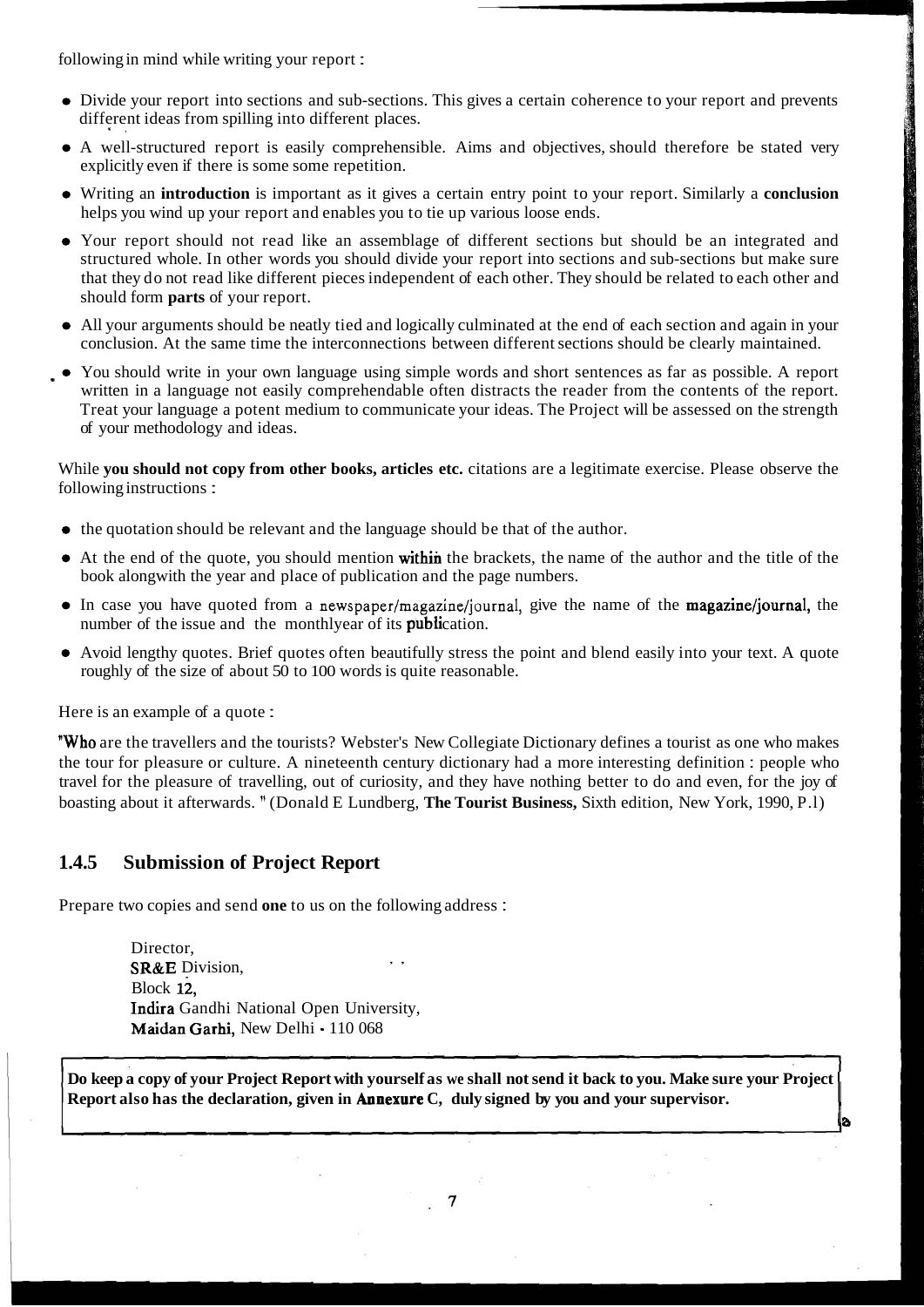# **1.5 EVALUATION**

Upon its submission, your report will be sent to an examiner. You must secure a minimum of 40% in your Project Work in order to successfully complete your course. Please **note that the evaluation of your project will take a**  minimum **of two months from the date of submission.** 

### **Remember** :

**BETHE STATE SHARE** 

Maria School of Management of Contract

/

- e Project Work should be original and in your own language;
- **s** You should not copy or reproduce any one elses' published or unpublished project or else it would be cancelled;
- e Arguments should be substantiated by your data;
- **e** Information should he properly documented; **up**
- **0** The research methodology adopted by you should be stated at the beginning of your work.
- e Give a bibliography at the end. It should include all your sources like records, documents, reports, interviews, group meetings, newspapers, magazines etc. listed under separate heads.

**Ensure that the quality of the Project Report is good. In case you secure less than 40% marks, you will have to**  do it all over again. In that case, you will have to send a **Demand** Draft of Rs. 3001- drawn in favour of IGNOU, **'payable at New Delhi, alongwith your Project Report to Director, SR&E Division, IGNOU.** 

# **PART 2-** : **PROJECT SUGGESTIONS**

Mere we have provided you with a list containing **broad themes** from which you can choose your Project. Remember, these are **not** topics to be chosen. These are themes which can be applied to specific studies of areas, institutions or contexts. What you have to do is to pick any of the themes or any aspect of a theme given here and convert that into a topic according to your research inclination, priority and feasibility of study. **You are free to**  select a theme from outside this list provided your supervisor approves it.

## **2.1 PTS-4 Indian Culture** : **Perspective for Tourism**

- . **1)** The cults or groups in a region or locality with respect to their rituals, socio-religious practices and' customs. The study can also focus on specific rituals and customs practised among several groups or cults. Fairs, connected with local traditions, religion and/or social festivals. It can be a study of the economic trahsactions taking place in the fair.
- **3)** Fine arts of a region especially various dance forms, music (both vocal and instrumental) and traditions of painting. The project may contain the documentary details pertaining to the practice of the fine arts as also the development and dispersal of these fine arts. You may also study the individual artists who have contributed at national or state level to the development of these art forms.
- **4)** Regional forms of theatre including the folk forms. Study of the cinema in a region can also be undertaken. A comparative study of theatre or cinema can also be undertaken.
- **5)** Architectural styles, their origin, development and present form. Study of individual monuments, their history, tourist flow, the state of conservation and management can also be of importance. Comparative study of styles and individual monuments can also be made.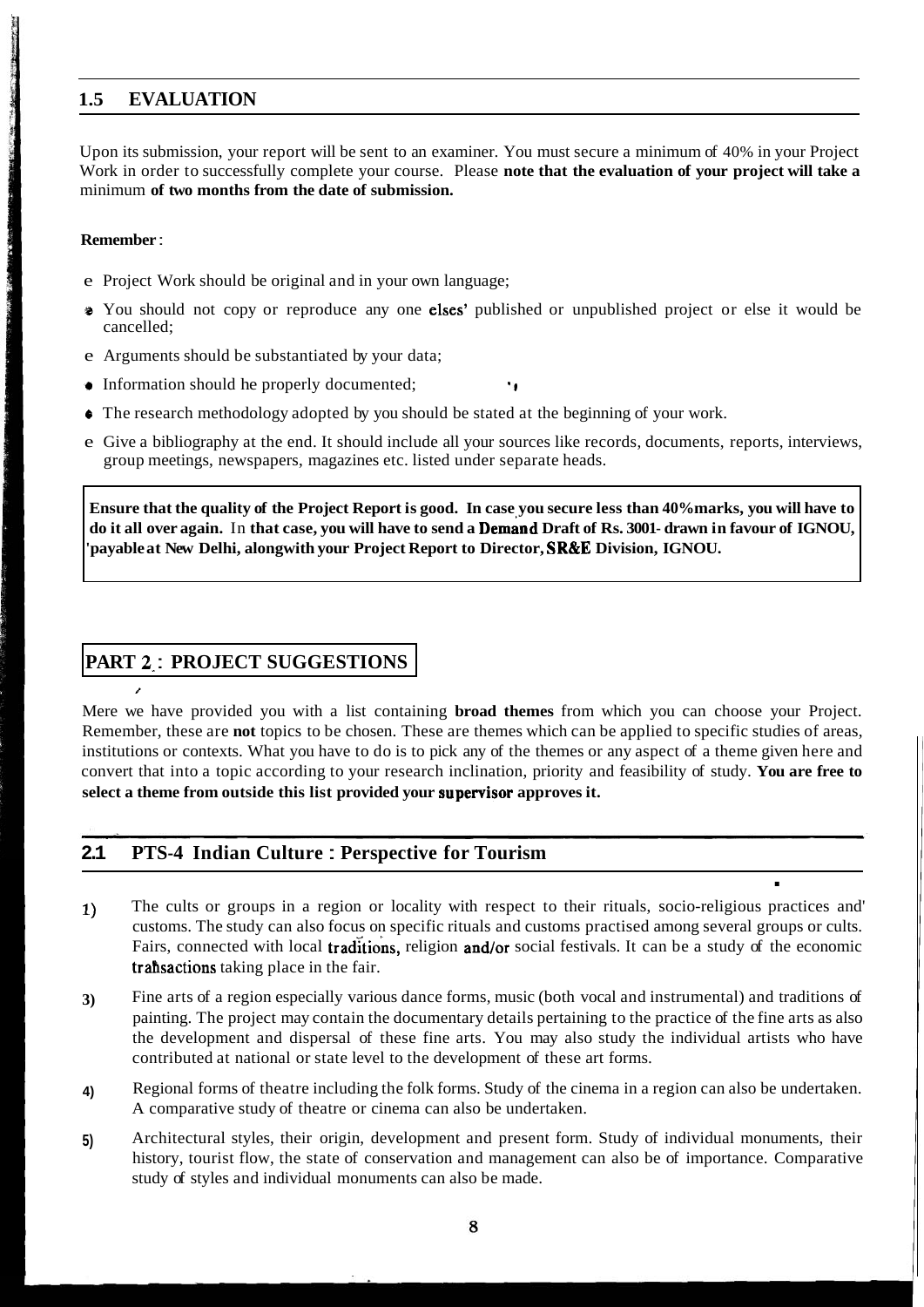# **2.3 PTS-6 TOURISM MARKETING**

Marketing is a vast subject and in tourism it has a special relevance. For your Project, you can pick up any of the following themes :

- **1)** Segmentation of tourist market and market analysis **(domestic/international)**
- **2)** Consumer research i.e. profiling tourists (domestic or international tourists)
- **3)** Promotion (promotion planning or analysing promotion campaigns carried out by destinations, tourism departments, tour operators, travel **agencies** etc. : **organising** promotional events : comperatitive analysis of promotion strategies : tourism fairs, travel marts. etc.)
- $4)$ Advertising, publicity and use of media for marketing.
- 5) Comperatitive analysis of pricing strategies.
- 6) Issues related to seasonal marketing
- 7) Familiarization tours

SEAGURERS, LIGHTERMAN WORK ENGINEERING

- 8) Marketing of any product or services like destinations, events, shopping, airlines, accommodation, tourist transport, travel agency, tour operators etc.
- 9) Linkages among various constituents of tourism industry
- Role of technology in tourism marketing  $10)$
- Distribution Strategies 11)
- 12) Socially responsible marketing

You must retain the Project Guide till **you have completed the entire** 

In case of any additional academic query you may write to:

Programme Coordinator, Tourism Studies, School of Social Sciences, Indira Gandhi National Open University, Maidan Garhi, New Delhi - **110 068.**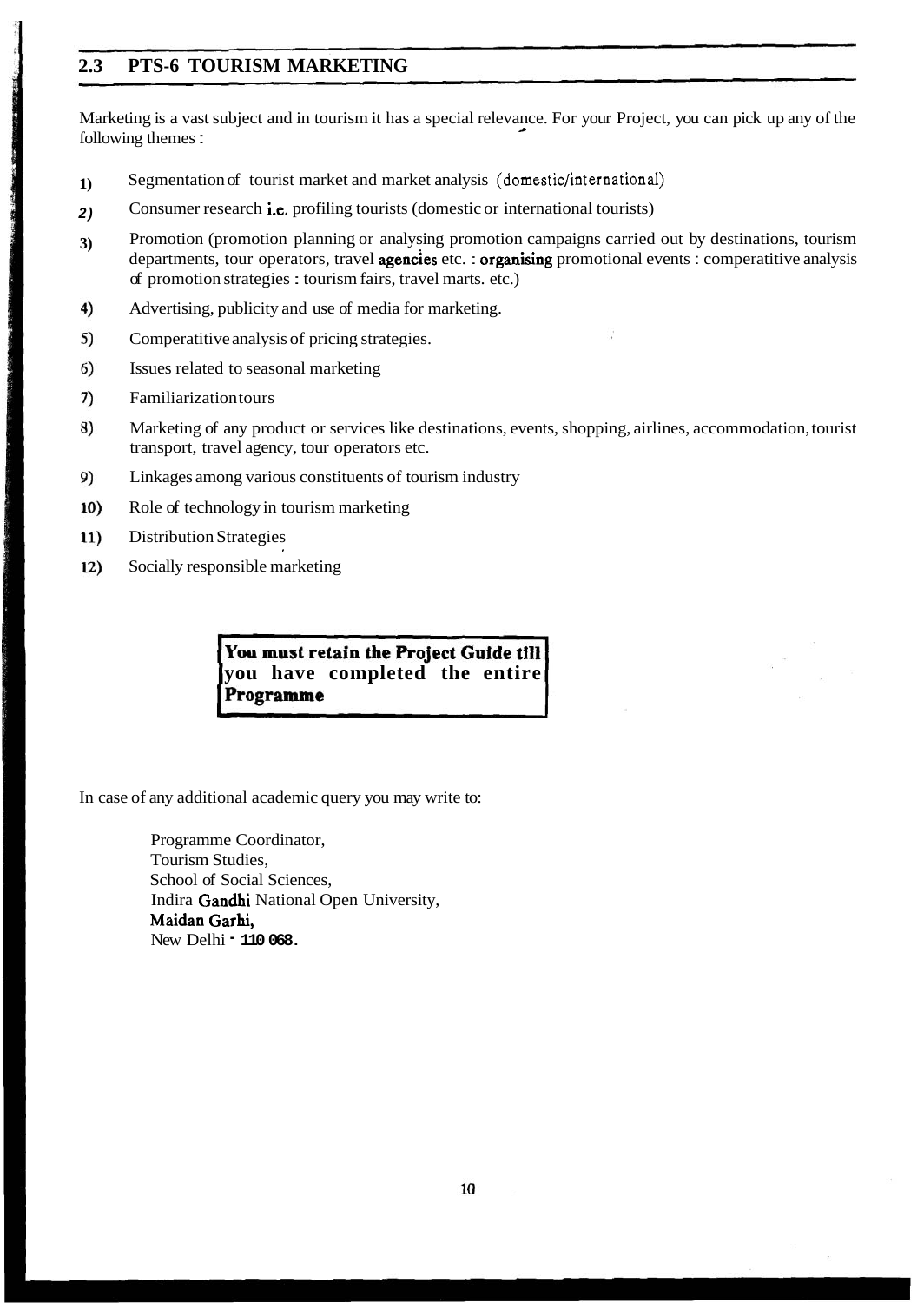#### **PART 3** : **ANNEXURES**

#### **ANNEXURE A**

|                 | <b>PROJECT PROPOSAL</b> |  |  |  |  |  |
|-----------------|-------------------------|--|--|--|--|--|
| <b>PROFORMA</b> |                         |  |  |  |  |  |

| Candidate's Information (to be filled by the candidate)                                                                                                                                                                                                                                                                                                                                                                              |                      |  |  |  |
|--------------------------------------------------------------------------------------------------------------------------------------------------------------------------------------------------------------------------------------------------------------------------------------------------------------------------------------------------------------------------------------------------------------------------------------|----------------------|--|--|--|
|                                                                                                                                                                                                                                                                                                                                                                                                                                      |                      |  |  |  |
|                                                                                                                                                                                                                                                                                                                                                                                                                                      | Course Code $ PTS $  |  |  |  |
| Enrolment No.                                                                                                                                                                                                                                                                                                                                                                                                                        | (give No. 4, 5 or 6) |  |  |  |
|                                                                                                                                                                                                                                                                                                                                                                                                                                      |                      |  |  |  |
|                                                                                                                                                                                                                                                                                                                                                                                                                                      |                      |  |  |  |
|                                                                                                                                                                                                                                                                                                                                                                                                                                      | Regional Centre      |  |  |  |
| <b>Study Centre</b><br>Name $\frac{1}{\sqrt{1-\frac{1}{2}}\sqrt{1-\frac{1}{2}}\sqrt{1-\frac{1}{2}}\sqrt{1-\frac{1}{2}}\sqrt{1-\frac{1}{2}}\sqrt{1-\frac{1}{2}}\sqrt{1-\frac{1}{2}}\sqrt{1-\frac{1}{2}}\sqrt{1-\frac{1}{2}}\sqrt{1-\frac{1}{2}}\sqrt{1-\frac{1}{2}}\sqrt{1-\frac{1}{2}}\sqrt{1-\frac{1}{2}}\sqrt{1-\frac{1}{2}}\sqrt{1-\frac{1}{2}}\sqrt{1-\frac{1}{2}}\sqrt{1-\frac{1}{2}}\sqrt{1-\frac{1}{2}}\sqrt{1-\frac{1}{2}}\$ |                      |  |  |  |
| Code                                                                                                                                                                                                                                                                                                                                                                                                                                 |                      |  |  |  |
|                                                                                                                                                                                                                                                                                                                                                                                                                                      |                      |  |  |  |
| (enclose the <b>proposal/synopsis</b> of the Project)                                                                                                                                                                                                                                                                                                                                                                                |                      |  |  |  |

## **LETTERJCERTIFICATE OF APPROVAL**

**(by the supervisor)** 

I hereby certify that the proposal for the Project entitled (Name of the Project)

by (Name of the candidate)

has been prepared after due consultation with me. The proposal has my approval and has, to my knowledge, the potential of developing into a comprehensive Project Work. I also agree to supervise the above mentioned Project till its completion.

(Signature of the supervisor)

- - - - -

Name

Designation

Address